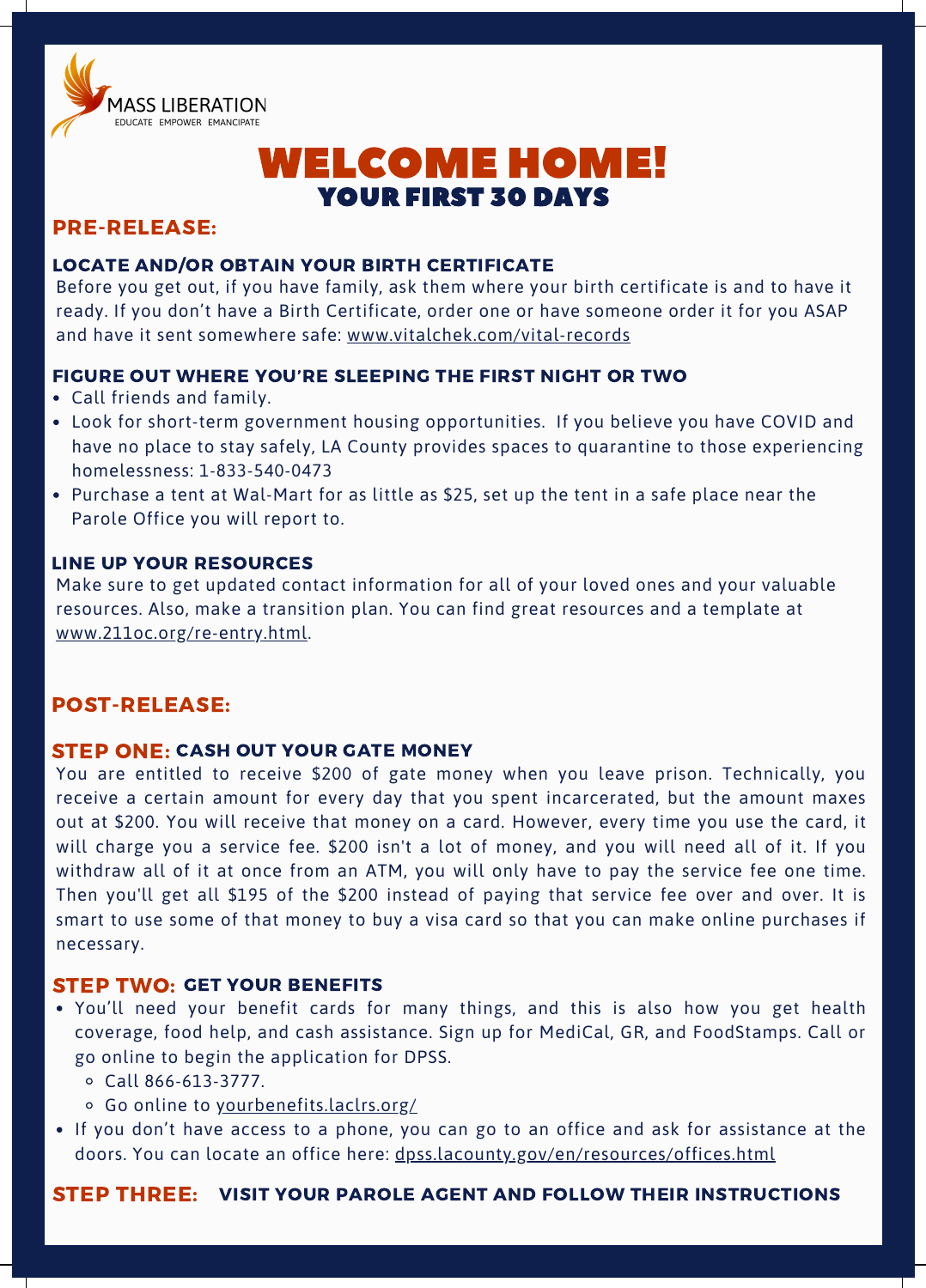#### STEP FOUR: FIGURE OUT WHERE YOU'RE SLEEPING FOR THE NEXT SIX MONTHS

You may qualify for funded housing. If you are required to be in transitional housing for six months, you most likely qualify for funded housing. A 1040 form will be required from your PO to send you to STOP- funded or THP-funded housing. Ask your PO about the possibility of housing opportunities. They may be able to assist you with rent for a month or two or help you find placement. Make sure to advocate for yourself and ask them for assistance.

#### STEP FIVE: GET TRANSPORTATION

Get a transit pass for the County where you now live. In LA, you can buy a TAP card at any Metro Rail Station, and it will let you ride the bus or train. Purchase a used bicycle at a thrift store or used bike shop or a new bicycle at Wal-Mart for as cheap as \$125.

#### STEP SIX: GET CLOTHING

At your housing, there will often be extra clothing you can ask about from others. Reentry organizations often have clothing that you can have. Contact them about clothes in your size.

## STEP SEVEN: CREATE A SYSTEM FOR MAKING AND SAVING SAFE PASSWORDS

You need to have a different password for each of your important accounts. Do not reuse passwords, do not use passwords that have names or dates that are familiar to you, do not use passwords that are simple or short. Do not store your passwords in your phone. If you have to, write down your passwords on paper and keep them somewhere safe. Never let someone else make your password for you.

#### STEP EIGHT: SET UP A GMAIL ACCOUNT

Make a gmail email account for yourself. You will need it for many things. Choose an email address with your full name and if necessary, additional numbers to make it unique that are not dates. Choose a secure password and make sure to remember it by memorizing it or writing it down. [accounts.google.com/signup](http://accounts.google.com/signup)

#### STEP NINE: GET YOUR ID

You can complete the application for an ID card at any DMV office location on paper. You will need to prove your citizenship (birth certificate), you'll need your social security number, and you'll also need a document to prove residency in California (you can get a letter from your PO). If you want to get the REAL ID (necessary to fly), you have to prove your SSN (Social Security card or tax document), and provide two documents to show residency. You can also complete your application online, but you'll still need to go in to get your picture taken: [www.dmv.ca.gov/portal/driver-licenses-identification-cards/dl-id-online-app-edl-44/](http://www.dmv.ca.gov/portal/driver-licenses-identification-cards/dl-id-online-app-edl-44/)

#### **STEP TEN: GET A LIFELINE CELL PHONE**

Free cellphones and cellphone plans are available to low-income individuals. You will need proof of low income and ID. Any of your benefits cards will prove that you are low-income. You can use a MediCal or EBT card. You can get a printout of your MediCal enrollment from Rite-Aid. Lifeline phones come with very limited data plans. Whenever possible, connect to the WiFi in the location you are at to avoid using your own data. [www.californialifeline.com](http://www.californialifeline.com/)

#### STEP ELEVEN: GET A SOCIAL SECURITY CARD

You can apply for your Social Security Card at an SSA office or you can apply online. You will need your Birth Certificate and a picture ID. If you apply online, you will need photocopies of these documents. [www.ssa.gov/ssnumber/](http://www.ssa.gov/ssnumber/)